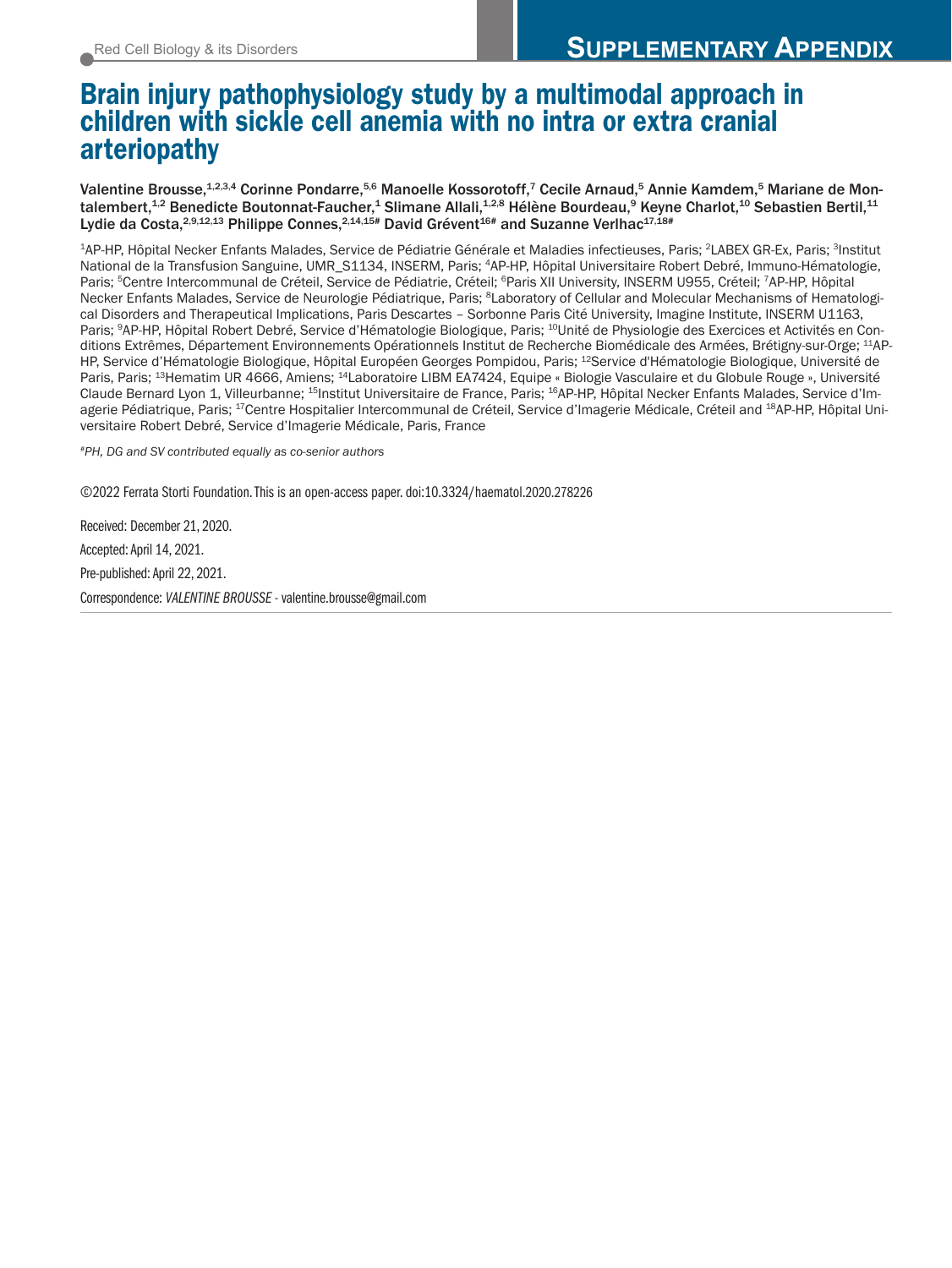#### *Patients*

Consecutive patients from two French referral centers for sickle cell disease (University Hospital Necker-Enfants malades and Centre Hospitalier Intercommunal de Creteil) were screened during routine visits according to the following inclusion criteria: 1) SS or Sβ°thalassemia genotype; 2) no past history of abnormal or conditional transcranial and extracranial TCD; 3) at steady state (> 3 months from any vaso-occlusive event, transfusion or infection); 4) Age between 5 and 17 years. The study was offered to all children meeting the inclusion criteria and regularly followed up since neonatal screening in the participating centers, between March 2015 and July 2016, with a target of 60 children (based on the expected number of SCA patients meeting the inclusion criteria in these centers and the pilot design of the study). Treatment by hydroxyurea was not an exclusion criterion, but chronic transfusion was. After written informed consent was obtained, a visit during which all investigations were performed was scheduled.

The protocol was approved by the ethics committee "Comité pour la Protection des Personnes Ile de France III" (014-A01575-42) and registered in ClinicalTrials.gov: NCT 02909283.

# *Clinical parameters*

Clinical parameters were collected: Systolic, diastolic and mean arterial pressures as well as pulse oximetry (Mindray iPM10, Shenzhen, China) were recorded at steady state. Relevant past medical events were collected: history of acute splenic sequestration, vaso-occlusive complications (VOC) requiring hospitalization (including either painful episodes and/or acute chest syndrome (ACS)), history of blood transfusion, ongoing treatments including hydroxyurea.

# *Biological parameters:*

Full blood count as well as hemolysis markers were determined. Fetal Hb (HbF) percentage was quantified by high performance ion-exchange liquid chromatography (HPLC) VARIANTTMnbs system (BioRad Laboratories, Marnes La Coquette, France). Soluble E-Selectin, and soluble P-Selectin were quantified using ELISA kits from R&D Systems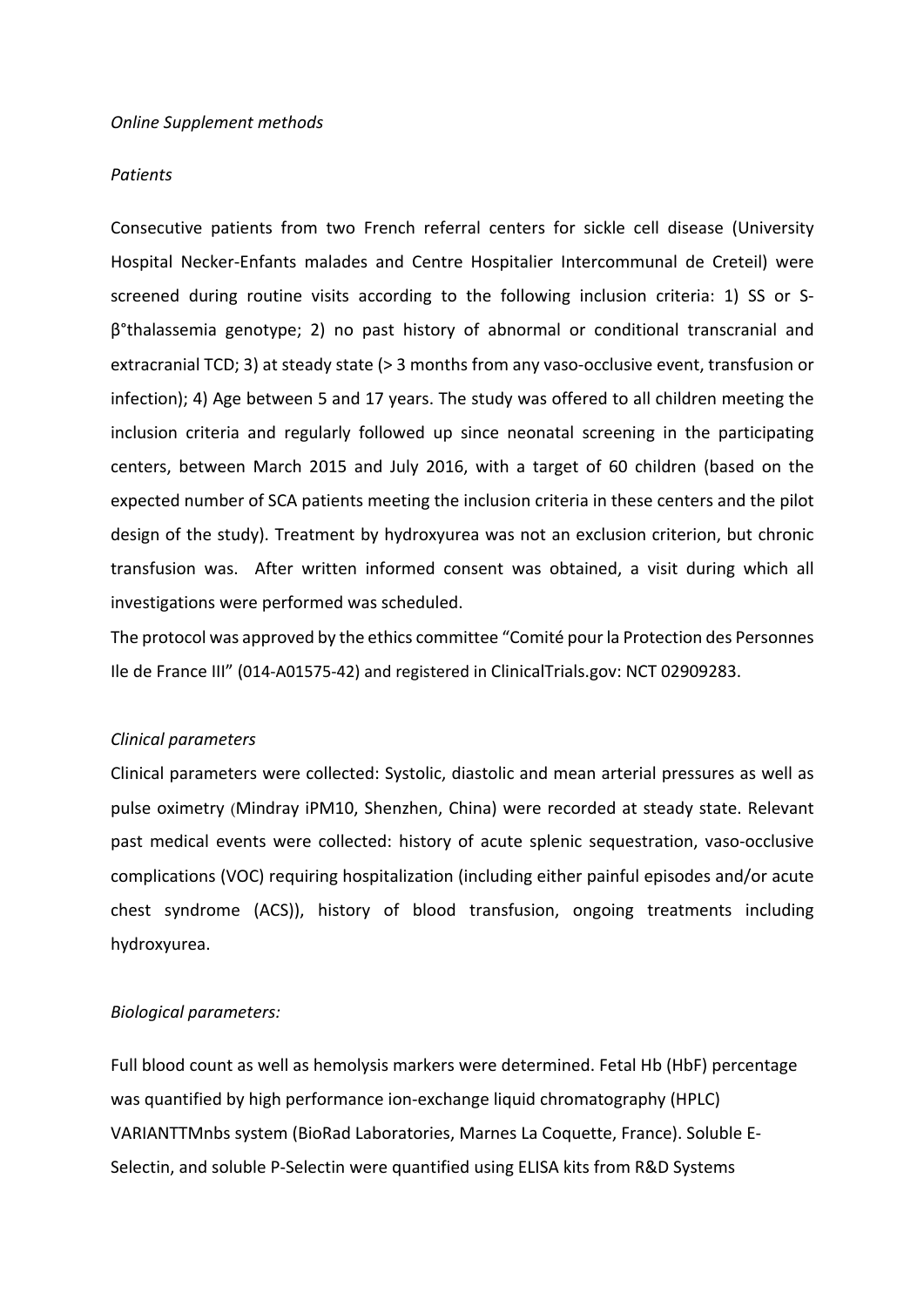(Minneapolis, MN, USA). Blood viscosity was determined at native hematocrit (Hct) and a shear rate of 225 s<sup>-1</sup> at 37°C, using a cone/plate viscometer (Brookfield DVII+ with CPE40 spindle, Brookfield Engineering Labs, Natick, MA). The ratio Hct/blood viscosity was calculated for each subject and represent an hemorheological index of oxygenation, as it reflects a balance between the capacity of blood to transport oxygen (i.e., the number of red blood cells) and the ability of blood to circulate (i.e., blood viscosity).<sup>1,2</sup> Red blood cell (RBC) deformability was measured at 37°C and 30 Pa by laser diffraction analysis (ektacytometry), using the Laser-assisted Optical Rotational Cell Analyzer (LORRCA Maxsis, RR Mechatronics, Hoorn, The Netherlands). RBC aggregation was determined at 37°C via syllectometry, (i.e., laser backscatter versus time), using the LORRCA, after adjustment of the Hct to 40%. RBC aggregates strength, i.e. the minimal shear rate needed to prevent RBC aggregation or to breakdown pre-existing RBC aggregates, was determined using a re-iteration procedure using the LORRCA.  $3$  The guidelines for international standardization in blood rheology techniques/measurements<sup>4</sup>, as well as for hemorheological measurements in sickle cell disease were strictly followed. <sup>5</sup>

#### *Transcranial Doppler (TCD) procedure:*

TCD imaging (TCDI) was performed using a LOGIQ E9 XDclear 2.0 ultrasound system (GE Healthcare, Milwaukee, WI, USA) at Necker – Enfants malades and an Acuson S 2000 ultrasound system (Siemens Healthineers, Erlangen, Germany) at Centre Hospitalier Intercommunal de Creteil. All procedures were performed by TCD-experienced radiologists in both sites (DG and SV) and followed the same protocol. <sup>6</sup> Morphology of arteries and timeaveraged mean of the maximum velocities (TAMMV) were recorded respectively by color and pulsed Doppler sonography without angle correction. TCDI velocities data were classified according to the Stroke Prevention Trial in Sickle Cell Anemia (STOP) study. <sup>7</sup> Additionally, sharp angled loops (>120°) of extra cranial ICA were noted if present.

#### *Brain MRI*

MR imaging was performed with a GE Signa HDxt 1.5-T system (GE Medical Systems, Milwaukee, WI, USA) and a 12-channel head-neck-spine coil in non-sedated children. The MR investigation included standard pulse sequences for brain (three-dimensional T1-weighted [3DT1], fluid-attenuated inversion recovery [FLAIR], diffusion-weighted [DWI] sequences)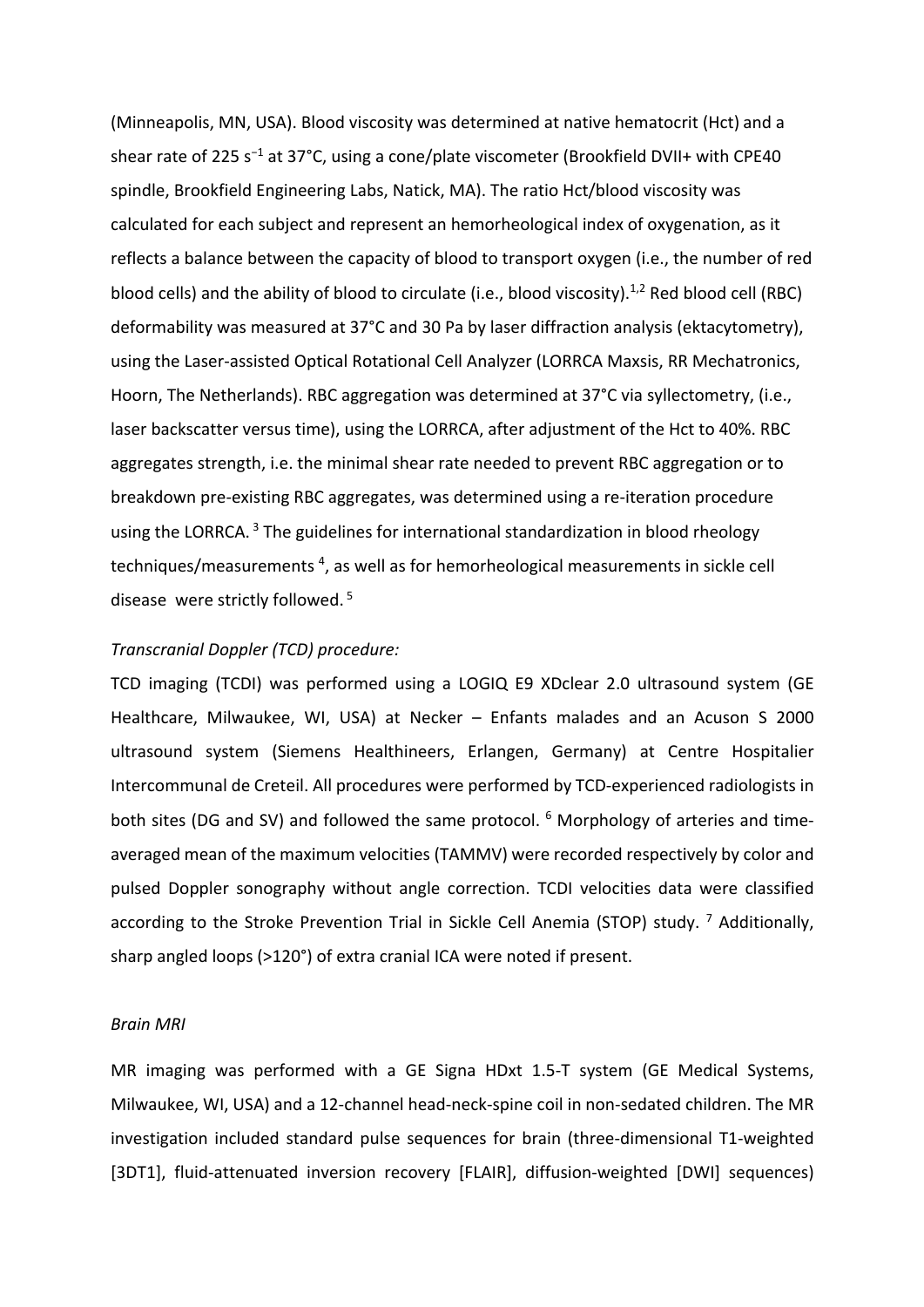three-dimensional time-of-flight sequence [3D TOF]) for intracranial arteries and an additional 3-D TOF multislab unenhanced MR angiography (MRA) sequence for extracranial internal carotid arteries and carotid bifurcations.

Silent cerebral infarcts (SCIs) were defined on MRI as hypersignals of cerebral parenchyma of at least 3 mm on T2 FLAIR sequence. Given their ovoid shape, hypersignal volume was obtained as follows:  $X^*Y^*Z^*0.5$  (X = antero-posterior diameter, Y = right-left diameter, Z = cranio-caudal diameter). X and Y were measured on the FLAIR-weighted 2D sequence in which the slices had a thickness of 4 mm spaced 0.4 mm from each other. Thus, the measurement of diameter Z could only be performed with an accuracy of 4.4 mm. In order to overcome this limitation, Z diameter was measured on the T1-weighted 3D sequence whose resolution was infra-millimetric.

Cerebral blood flow was measured using a three-dimensional pseudo-continuous arterial spin labeling (pCASL) sequence (repetition time msec/echo time msec, 4428/10.5; postlabeling delay= 1025 msec; 80 axial partitions; field of view, 240 x 240 x 4 mm; acquisition matrix, eight spiral arms in each three-dimensional partition with 512 points per arm; flip angle, 155°; acquisition time, 4 minutes 17 seconds).

### *Image analysis*

All MR images were interpreted by two MRI-experienced neuro-radiologists blinded to the patient's history (SV, DG). Only procedures including complete and good quality FLAIR, 3DTOF and ASL sequences were analyzed using a medical image viewer (Vue PACS, version 11.4.0.1253; Carestream Health, Toronto, Ontario, Canada) and the **Advantage Windows Imaging Workstation**, GE Healthcare.

Regions of interest were manually delimited on T1-weighted images based on anatomical landmarks and reported on ASL images to obtain average cerebral blood flow (CBF) values for each arterial territory, as given by the device software. Five cerebral cortical territories (ACA, MCA, PCA, anterior and posterior border zone [AW, PW]), two basal ganglia regions (putamen and caudate nucleus), and cerebellar cortical territories were thus delineated on both hemispheres to obtain sixteen vascular regions of interest (Figure 1). CBF expressed in mL/min/100 g brain tissue was analyzed as raw data.

*Near Infra-Red Spectrometry (NIRS):*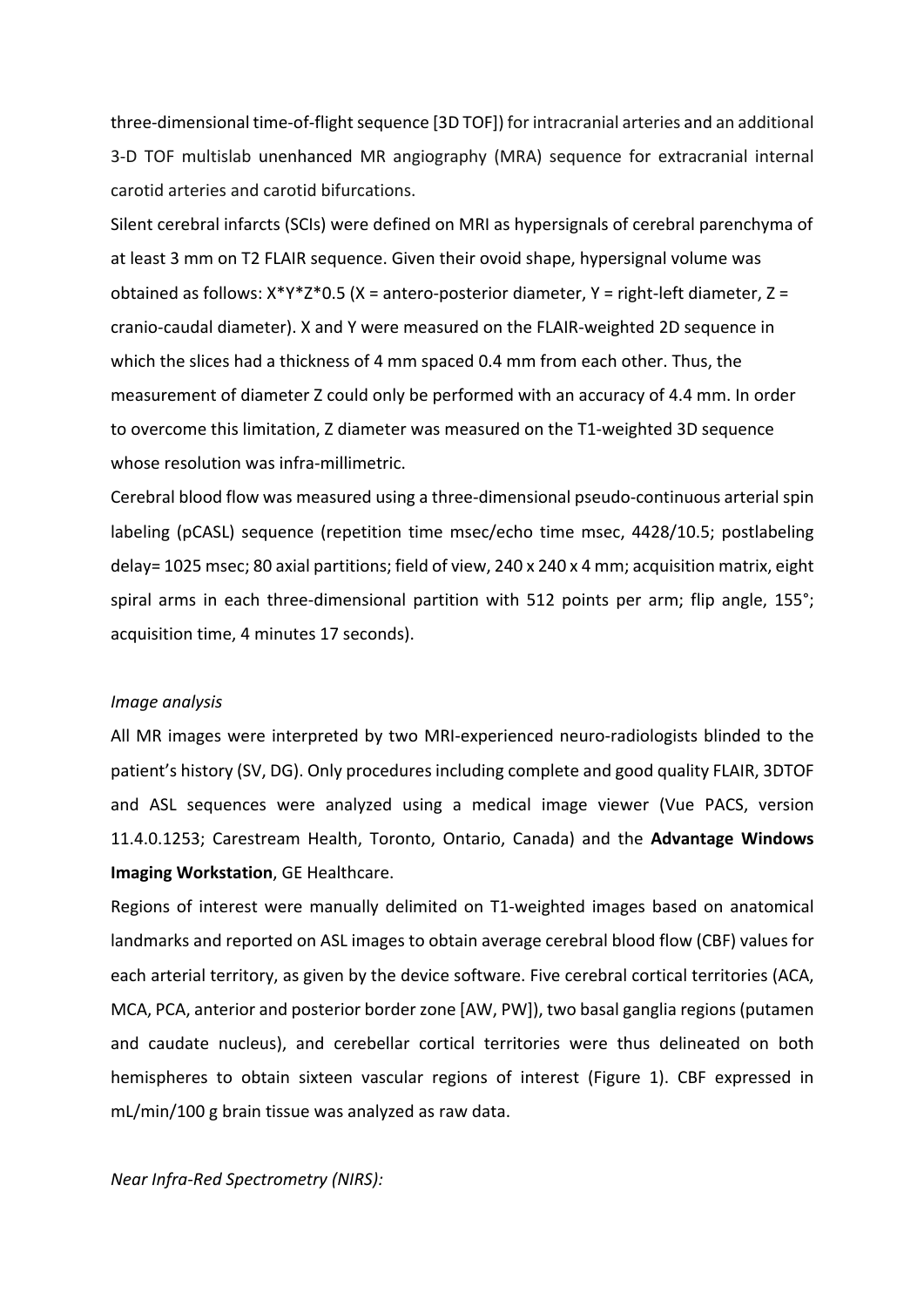Transcranial Near Infra-Red Spectroscopy (NIRS) was performed using a dual-channel absolute cerebral oximeter FORE-SIGHT® (Branford, CT, USA). Bilateral oximeter sensors were applied to the subject forehead, symmetrically along the midline to avoid the sagittal sinus and as far above the orbital ridge as possible to maximize brain analysis. Cerebral tissue hemoglobin oxygen saturation (ctSO2) on the right and the left sides was obtained in patients at rest in supine position during room air breathing. The physical principles upon which NIRS is based on have been described <sup>8</sup>. NIRS can be used in SCA patients since the near-infrared spectra absorbance of HbS is similar to normal Hb<sup>9</sup>.

# References:

- 1. Tripette J, Alexy T, Hardy-Dessources M-D, et al. Red blood cell aggregation, aggregate strength and oxygen transport potential of blood are abnormal in both homozygous sickle cell anemia and sickle-hemoglobin C disease. Haematologica 2009;94(8):1060–1065.
- 2. Waltz X, Hardy-Dessources M-D, Lemonne N, et al. Is there a relationship between the hematocrit-to-viscosity ratio and microvascular oxygenation in brain and muscle? Clin Hemorheol Microcirc 2015;59(1):37–43.
- 3. Hardeman MR, Dobbe JG, Ince C. The Laser-assisted Optical Rotational Cell Analyzer (LORCA) as red blood cell aggregometer. Clin Hemorheol Microcirc 2001;25(1):1–11.
- 4. Baskurt OK, Boynard M, Cokelet GC, et al. New guidelines for hemorheological laboratory techniques. Clin Hemorheol Microcirc 2009;42(2):75–97.
- 5. Renoux C, Parrow N, Faes C, et al. Importance of methodological standardization for the ektacytometric measures of red blood cell deformability in sickle cell anemia. Clin Hemorheol Microcirc 2016;62(2):173–179.
- 6. Verlhac S, Balandra S, Cussenot I, et al. Extracranial carotid arteriopathy in stroke-free children with sickle cell anemia: detection by submandibular Doppler sonography. Pediatr Radiol 2014;44(5):587–596.
- 7. Adams RJ, McKie VC, Hsu L, et al. Prevention of a first stroke by transfusions in children with sickle cell anemia and abnormal results on transcranial Doppler ultrasonography. N Engl J Med 1998;339(1):5–11.
- 8. Perrey S. Non-invasive NIR spectroscopy of human brain function during exercise. Methods 2008;45(4):289–299.